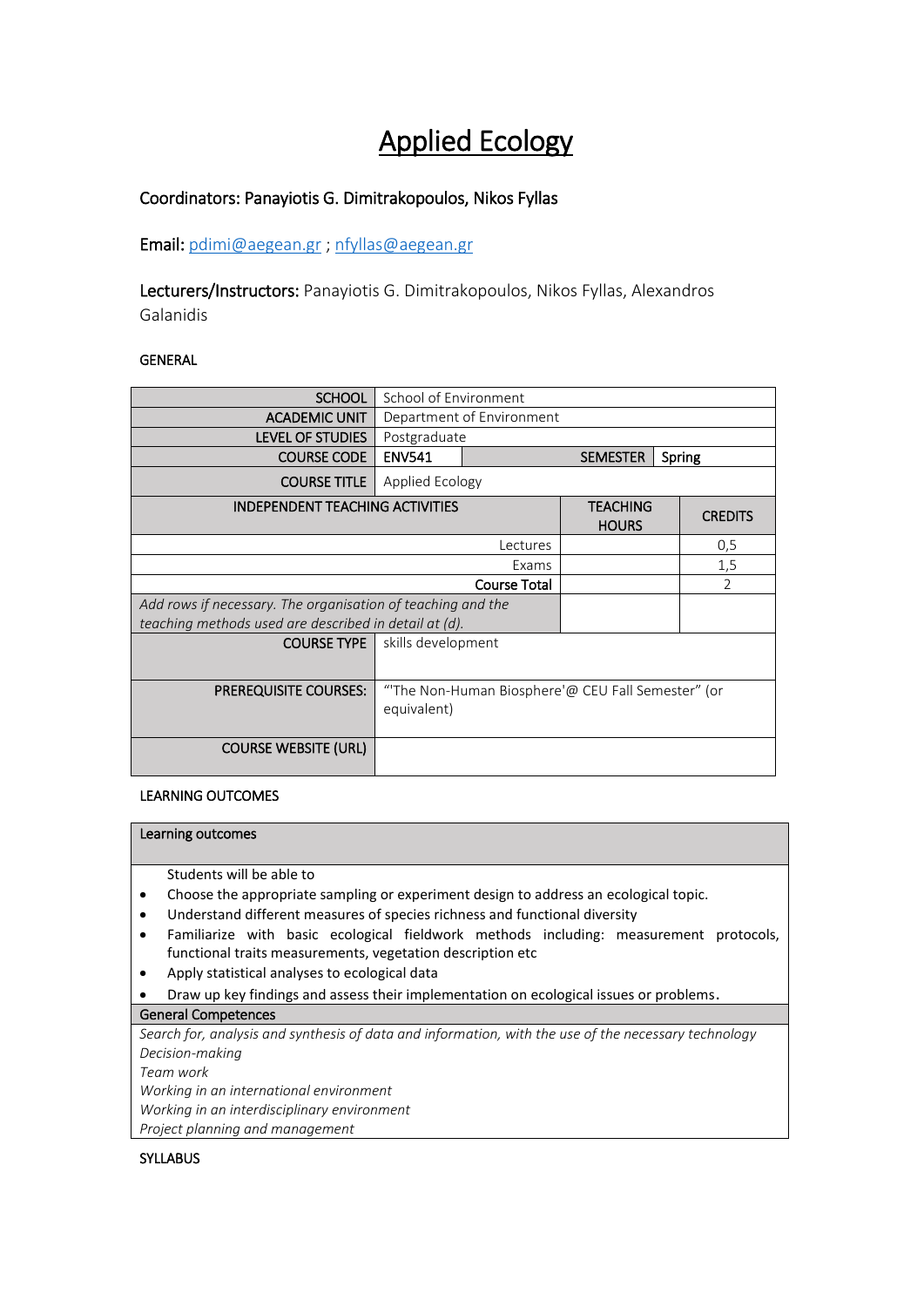#### Lectures:

- Patterns of species richness
- Functional diversity & Ecosystem Function
- Project presentation

The following topics will be covered during field and laboratory practice:

- Principles of experimental design Sampling procedure and methods
- Record site characteristics
- Measure community structure parameters (richness, diversity)
- Measure vegetation architecture parameters (plant height, plant cover, LAI)
- Measure species functional traits
- Measure ecosystem processes (community biomass production)
- Analyze and interpret data Report writing

#### TEACHING and LEARNING METHODS - EVALUATION

| <b>DELIVERY</b>                       | Face-to Face                                              |                   |  |  |  |
|---------------------------------------|-----------------------------------------------------------|-------------------|--|--|--|
| Face-to-face, Distance learning, etc. |                                                           |                   |  |  |  |
| USE OF INFORMATION AND                |                                                           |                   |  |  |  |
| <b>COMMUNICATIONS TECHNOLOGY</b>      |                                                           |                   |  |  |  |
|                                       |                                                           |                   |  |  |  |
| <b>TEACHING METHODS</b>               | <b>Activity</b>                                           | Semester workload |  |  |  |
|                                       | Lectures<br>6                                             |                   |  |  |  |
|                                       | Fieldwork and Laboratory<br>20                            |                   |  |  |  |
|                                       | practice                                                  |                   |  |  |  |
|                                       | of<br>analysis<br>Statistical                             | 6                 |  |  |  |
|                                       | ecological data                                           |                   |  |  |  |
|                                       | Essay writing                                             | 28                |  |  |  |
|                                       |                                                           |                   |  |  |  |
|                                       |                                                           |                   |  |  |  |
|                                       |                                                           |                   |  |  |  |
|                                       |                                                           |                   |  |  |  |
|                                       | Course total                                              | 60                |  |  |  |
| STUDENT PERFORMANCE EVALUATION        |                                                           |                   |  |  |  |
|                                       | Students will be graded based on their individual project |                   |  |  |  |
|                                       | report (100%):                                            |                   |  |  |  |
|                                       |                                                           |                   |  |  |  |
|                                       | Marking criteria:                                         |                   |  |  |  |
|                                       | (a) Literature review (15%),                              |                   |  |  |  |
|                                       | (b) Methods (20%)                                         |                   |  |  |  |
|                                       | (c) Data analysis (20%)                                   |                   |  |  |  |
|                                       | (d) Presentation of the study results (20%)               |                   |  |  |  |
|                                       | (e) Discussion and conclusions (15%)                      |                   |  |  |  |
|                                       | (f) Referencing and Information gathering (10%)           |                   |  |  |  |
|                                       |                                                           |                   |  |  |  |

#### ATTACHED BIBLIOGRAPHY

- Eddy van der Maarel, Janet Franklin (Eds). 2013. Vegetation Ecology. Wiley
- Begon M., Howarth RW, Townsend CR. 2014. Essential of Ecology. 4th edition. Wiley
- Garnier E., Navas M-L, Grigulis K. 2013. Plant Function Diversity. Wiley
- Pérez-Harguindeguy N. 2013. New handbook for standardised measurement of plant functional traits worldwide. *Australian Journal of Botany*. http://dx.doi.org/10.1071/BT12225
- Hevia, V., Carmona, C.P., Azcárate, F.M. et al. 2016. Effects of land use on taxonomic and